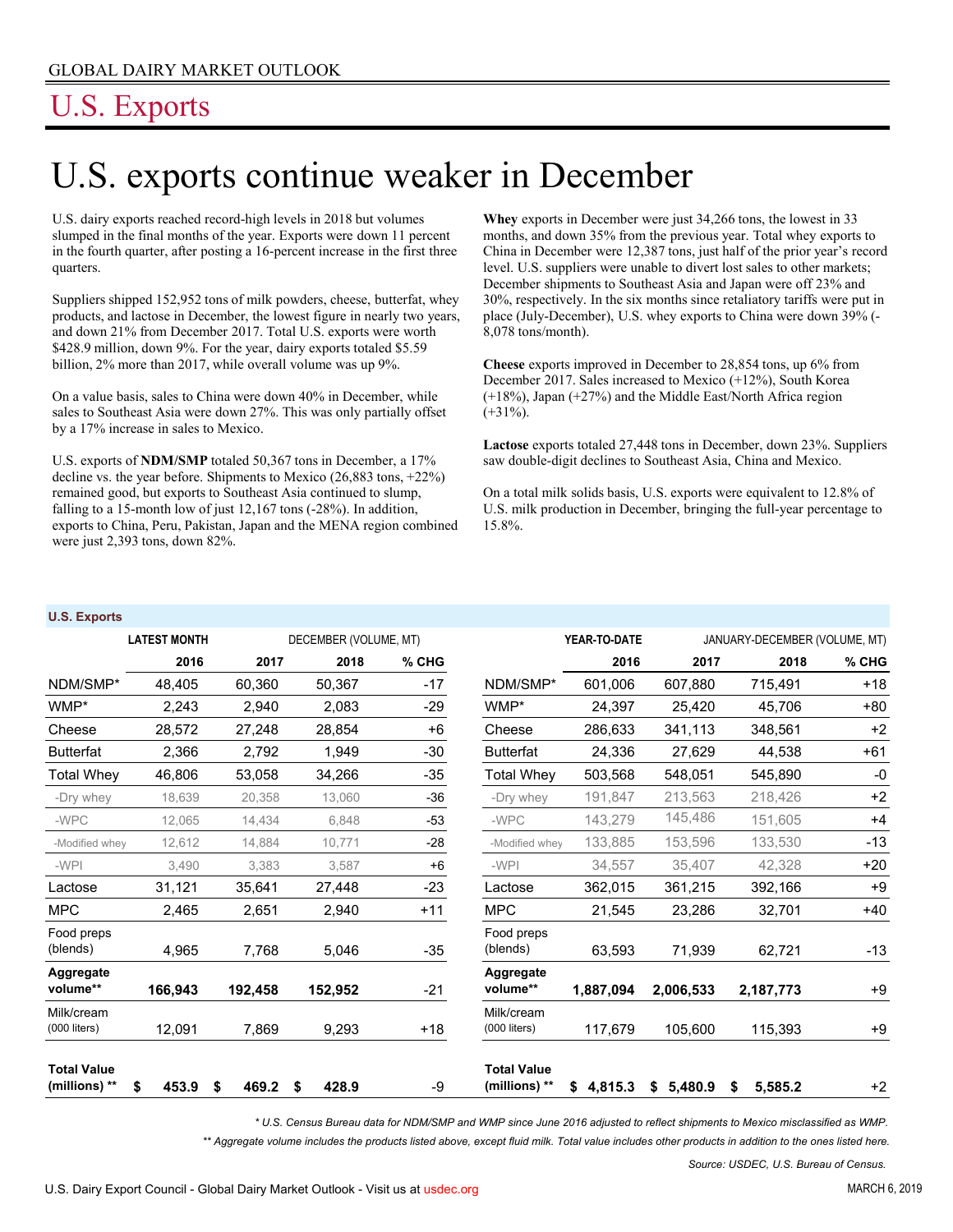## U.S. Exports

**U.S. EXPORTS** VOLUME AND VALUE



\* Volume includes SMP, WMP, MPC, whey, cheese, butterfat, lactose

### **U.S. EXPORTS AND IMPORTS AS A PERCENT OF MILK PRODUCTION**



### **U.S. DAIRY EXPORTS, TOP 10 MARKETS U.S. EXPORTS AS % OF PRODUCTION**

| (million \$)             |    | Dec. 18 | vs. yr ago |  |  |
|--------------------------|----|---------|------------|--|--|
| Mexico                   | \$ | 114.0   | $+17%$     |  |  |
| Canada                   |    | 49.9    | $+18%$     |  |  |
| Southeast Asia           |    | 46.5    | $-27%$     |  |  |
| China                    |    | 33.0    | -40%       |  |  |
| South America            |    | 27.9    | -8%        |  |  |
| So. Korea                |    | 23.4    | $+13%$     |  |  |
| Japan                    |    | 21.1    | $-12%$     |  |  |
| Middle East/North Africa |    | 20.2    | $-31%$     |  |  |
| Caribbean                |    | 19.9    | $+3%$      |  |  |
| Oceania                  |    | 19.3    | $-24%$     |  |  |

| (million \$)   | Dec. 18 | vs. yr ago | December          |       | vr ago  | Jan-Dec 18 | yr ago |
|----------------|---------|------------|-------------------|-------|---------|------------|--------|
| Mexico         | 114.0   | +17%       | NDM/SMP           | 57%   | 62%     | 69%        | 57%    |
| Canada         | 49.9    | $+18%$     | Total cheese      | 5.8%  | $5.4\%$ | 5.9%       | 5.9%   |
| Southeast Asia | 46.5    | $-27%$     | <b>Butterfat</b>  | 2.5%  | 3.6%    | 5.2%       | 3.3%   |
| China          | 33.0    | $-40%$     | Dry sweet whey    | 39%   | 52%     | 48%        | 45%    |
| South America  | 27.9    | -8%        | Lactose           | 57%   | 81%     | 77%        | 71%    |
| So. Korea      | 23.4    | $+13%$     | Total milk solids | 12.8% | 16.3%   | 15.8%      | 14.5%  |
|                |         |            |                   |       |         |            |        |

### **ACCESS U.S. EXPORT DATA ONLINE**

*Visit usdec.org/research-and-data/market-data/us-export-data*

*Source: USDEC, National Milk Producers Federation, U.S. Bureau of Census.*